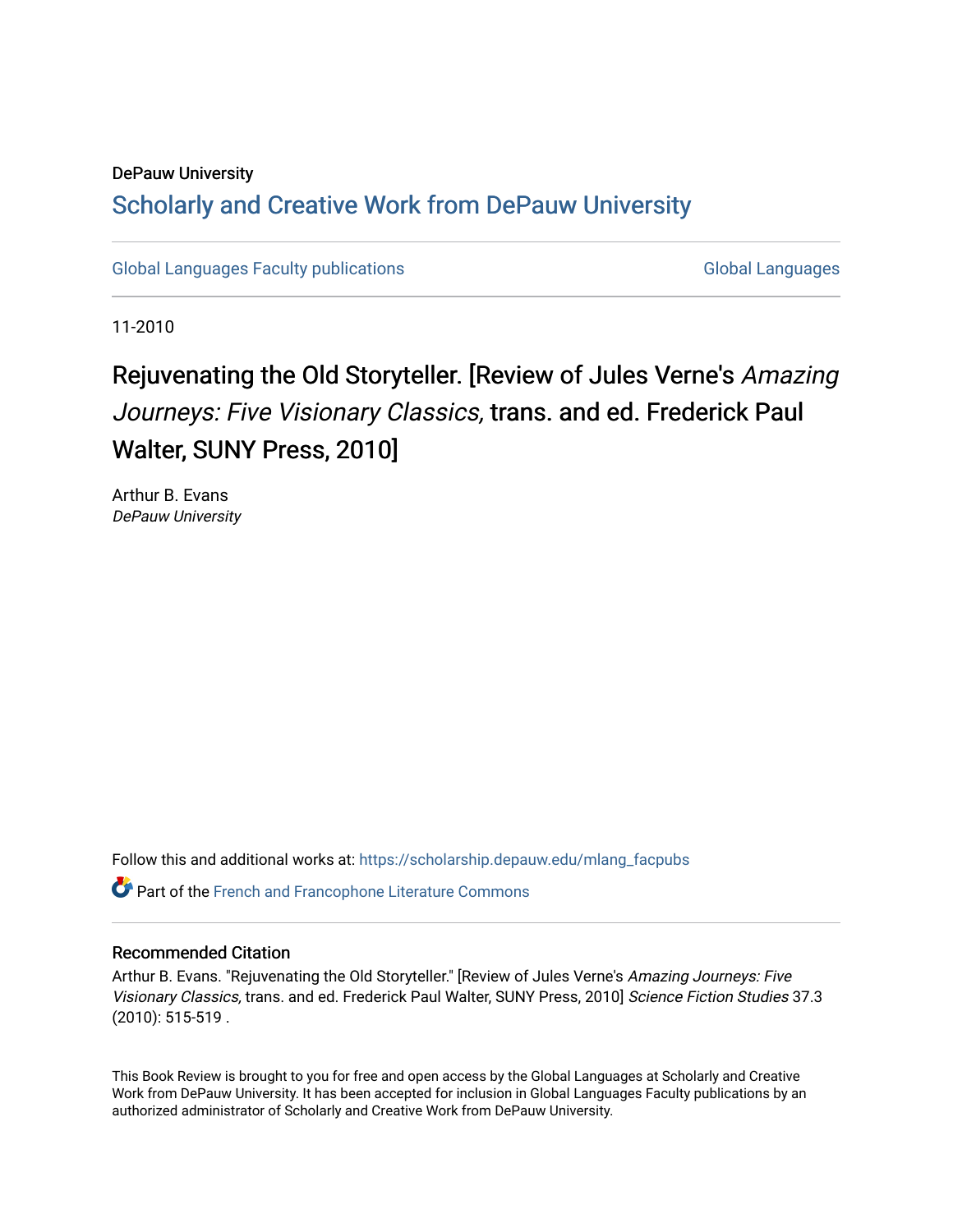# **Science Fiction Studies**

**#112 = Volume 37, Part 3 = November 2010**

### **BOOKS IN REVIEW**

### **Rejuvenating the Old Storyteller.**

**Jules Verne.** *Amazing Journeys: Five Visionary Classics***. Trans. and ed. Frederick Paul Walter. New York: SUNY P, 2010. vii + 670 pp. \$24.95 pbk.**

**Arthur C. Clarke once remarked that Jules Verne was "one of the greatest storytellers of all time" but added that he was also "one of the most widely distorted, censored, and mistranslated authors of all time" (William Butcher,** *Jules Verne: The Definitive Biography* **[New York: Thunder's Mouth, 2006], xv-xvii). From the pioneering work of the late Walter James Miller in the 1960-70s to my own modest contributions more recently, Verne scholars have made good progress in rehabilitating Verne's literary reputation over the past few decades. There has been an exponential increase in the number of academic studies of Verne's oeuvre, many of which have appeared in the pages of** *SFS***. And, since 1965, more than three dozen first-time or improved English translations of his novels have been published (as per the bibliography available in** *Verniana***, an online journal devoted to the legendary author, at <http://jv.gilead.org.il/studies/volumes/ 01/HTML/Art Biblio.html>).**

**Frederick Paul Walter's omnibus collection of new Verne translations called** *Amazing Journeys* **is the latest and one of the best examples of this anglophone Vernian "renaissance." It offers (at a surprisingly affordable price) very good English-language versions of no fewer than five of Verne's most popular works:** *Journey to the Center of the Earth* **(1864),** *From the Earth to the Moon* **(1865),** *Circling the Moon***(1870),** *20,000 Leagues under the Seas* **(1869), and** *Around the World in 80 Days* **(1873). In his brief but**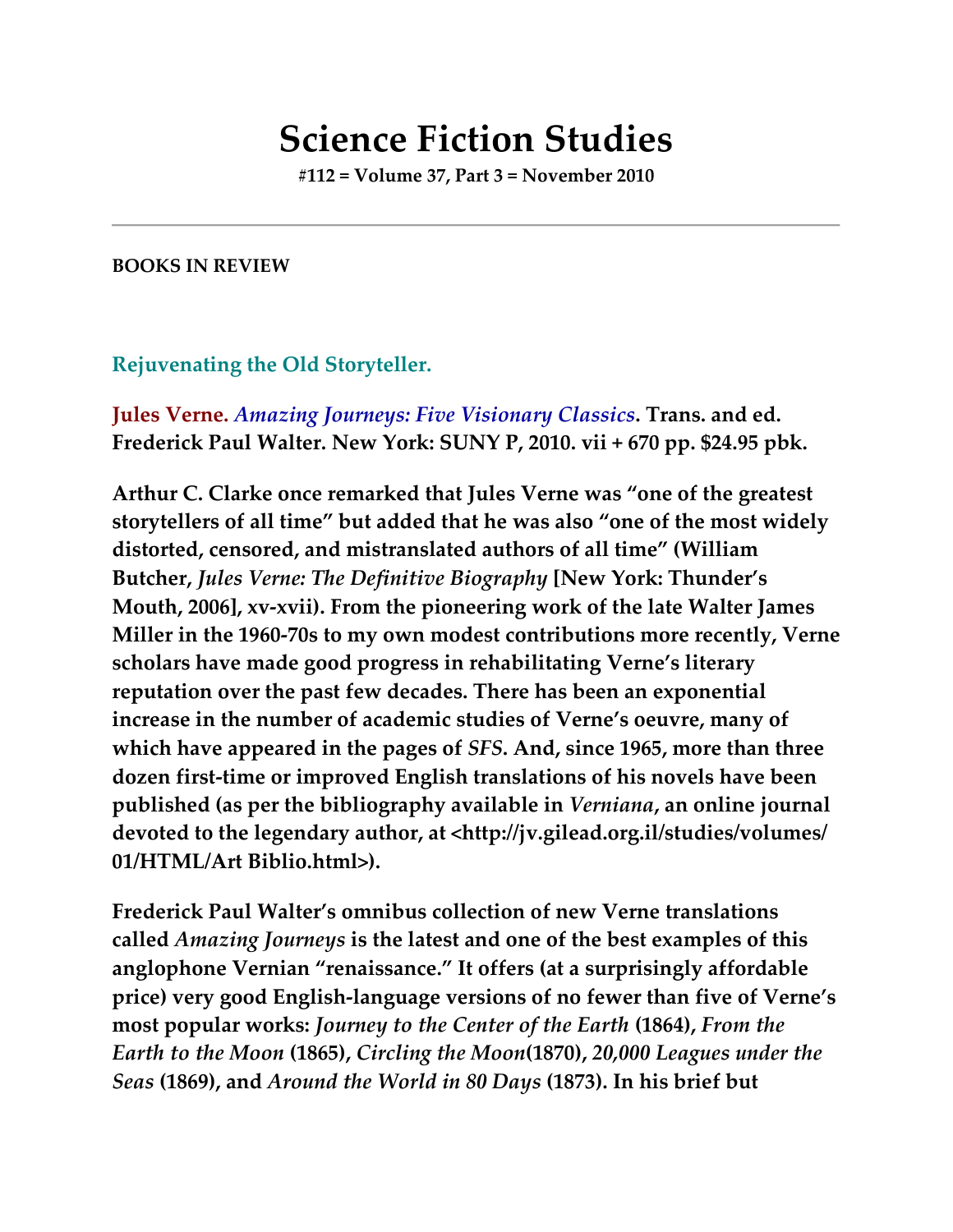**perceptive introduction—titled "Science and Showbiz" and to which I will return in a moment—Walter outlines his two-fold goals: he wants his "reader-friendly" translations of Verne to be "accurate ... complete down to the smallest substantive detail" but also to be "communicative ... to convey [Verne's] humor, theatricality, and scientific excitement" (10).**

**In comparing these translations against Verne's French versions, I can affirm that the first of these two goals—completeness—has been achieved to an admirable degree. Although, like most reprints of Verne, this edition does not reproduce all the wonderful illustrations that graced his original in-octavo volumes, the translator is very scrupulous about including the entirety of Verne's text. He even reproduces the various "meta" components such as Verne's many editorial footnotes (some, explaining US customs and weights and measures, have been moved to endnotes) as well as the chapter headings in the table-of-contents pages that originally accompanied most of these novels. Walter's English renderings adhere to Verne's original paragraphing; he does not add episodes or fabricate descriptions of his own, as one frequently discovers in some of the poorer Verne translations of these novels. And, as he explains in his extensive "Textual Notes" at the end of the book, he has put considerable effort into making sure that his versions are both accurate and lucid:**

**I've used the Livre de Poche red-cover reissues as working editions, but since no editions seem entirely free of typos and production slips, I've double-checked the LdP reprints against the many available online texts as well as early Hetzel and Hachette editions.... Where the original French texts refer to people, places, things, or concepts that may be obscure to a 21st century American, I've sometimes attached a footnote or incorporated a quick gloss in the text proper. My footnotes are labeled** *Translator's note***. All others are from the French editions. (657)**

**The second of his goals—"communicativeness"—proves to be somewhat more complicated. To convey, in translation, the intricacies and effects of an author's narrative style is a real challenge for any translator. In my opinion, Walter's bold new translations of Verne achieve this goal better than most. But some purists might argue that he too often crosses the line between**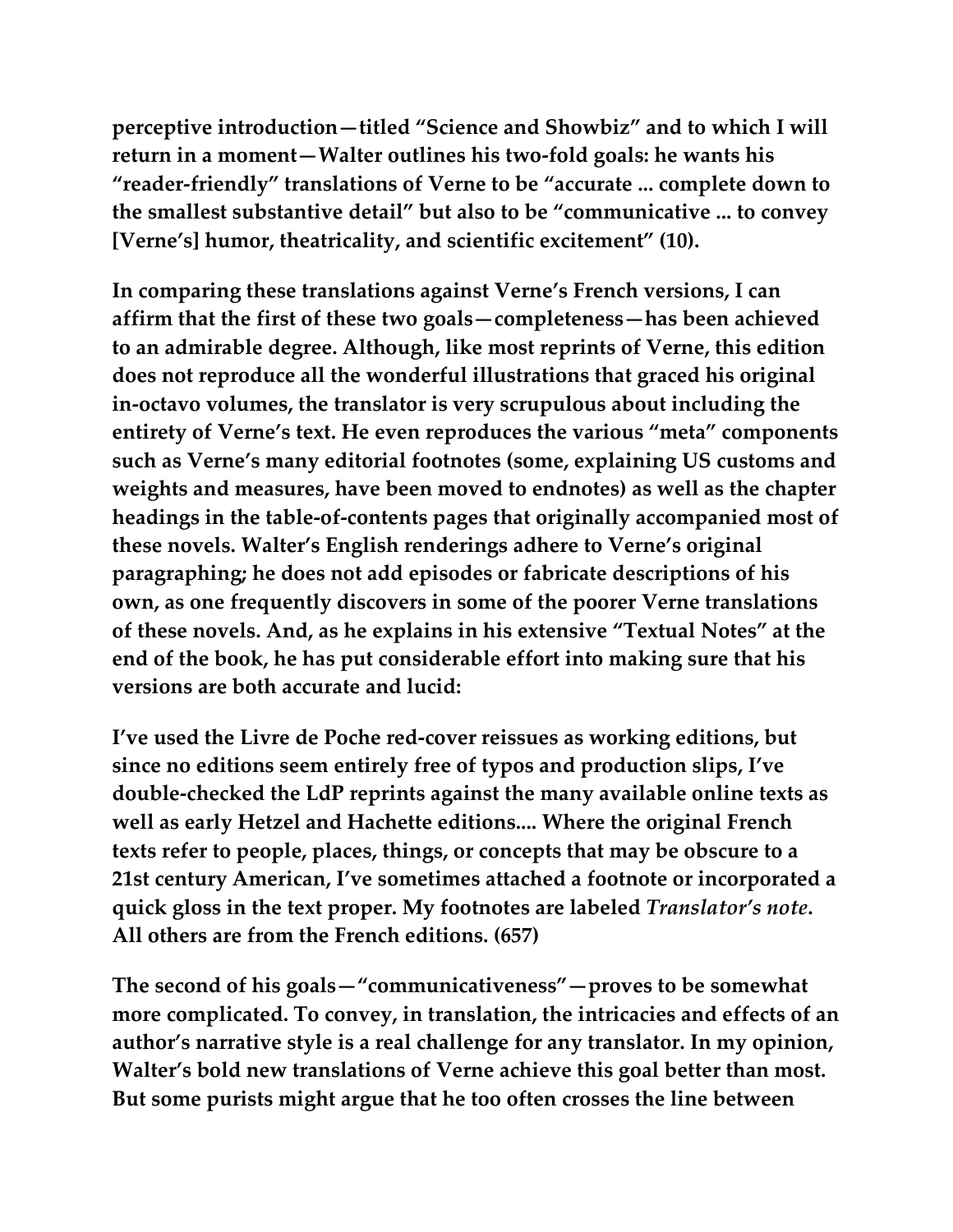**faithfulness and creativity. For example, the very title of the omnibus is** *Amazing Journeys***—referring, one assumes, to Verne's own collection title** *Voyages Extraordinaires***. But "amazing" (suggesting the reader/observer's reaction to something) is not really the same thing as "extraordinary" (an attribute of the thing itself). And, although nicely descriptive,** *Circling the Moon* **does not precisely reproduce Verne's original title***Autour de la lune* **[Around the Moon]. Further, consider some of the following passages in the novels themselves.**

**In chapter 8 of** *Journey to the Center of the Earth***, Professor Lidenbrock forces his nephew Axel to ascend a tall church steeple in Copenhagen in order to cure him of his fear of heights and to prepare him for their underground explorations. He tells him: "Il faut prendre** *des leçons d'abîme***!" [We must take** *abyss lessons***! (trans. Malleson) or You need to take lessons in precipices! (trans. Butcher)], which is rendered here as "You need to get** *an education in depth***!" (38; emphasis in original). The clever phrase "education in depth" does not transcribe exactly what Verne wrote; it does, however, denote the same idea and—important for Walter communicate the same tongue-in-cheek humor and wordplay that the author often indulges in throughout this novel.**

**Chapter 22 of part I of** *20,000 Leagues under the Seas* **(notice how Walter includes the final "s" on** *Seas***, an often overlooked detail but an accurate transcription of Verne's original title) features an episode in which Papuan savages attack the Nautilus and are repulsed by an electrified companionway. Verne's original text says: "Mais le premier de ces indigènes qui mit la main sur la rampe de l'escalier, rejeté en arrière par je ne sais quelle force invisible, s'enfuit, poussant des cris affreux et faisant des gambades exorbitantes" [But the first of these natives to put his hand on the railing of the companionway was thrown back by some invisible force, and ran off shouting and jumping about wildly (trans. Bonner)]. Walter's translation says: "But when the first islander laid hands on the companionway railing, he was flung backward by some invisible force, Lord knows what! He ran off, shrieking in terror and wildly prancing around" (413). Colorful expressions such as "flung back," "Lord knows what!," "shrieking in terror," and "wildly prancing about" certainly serve to**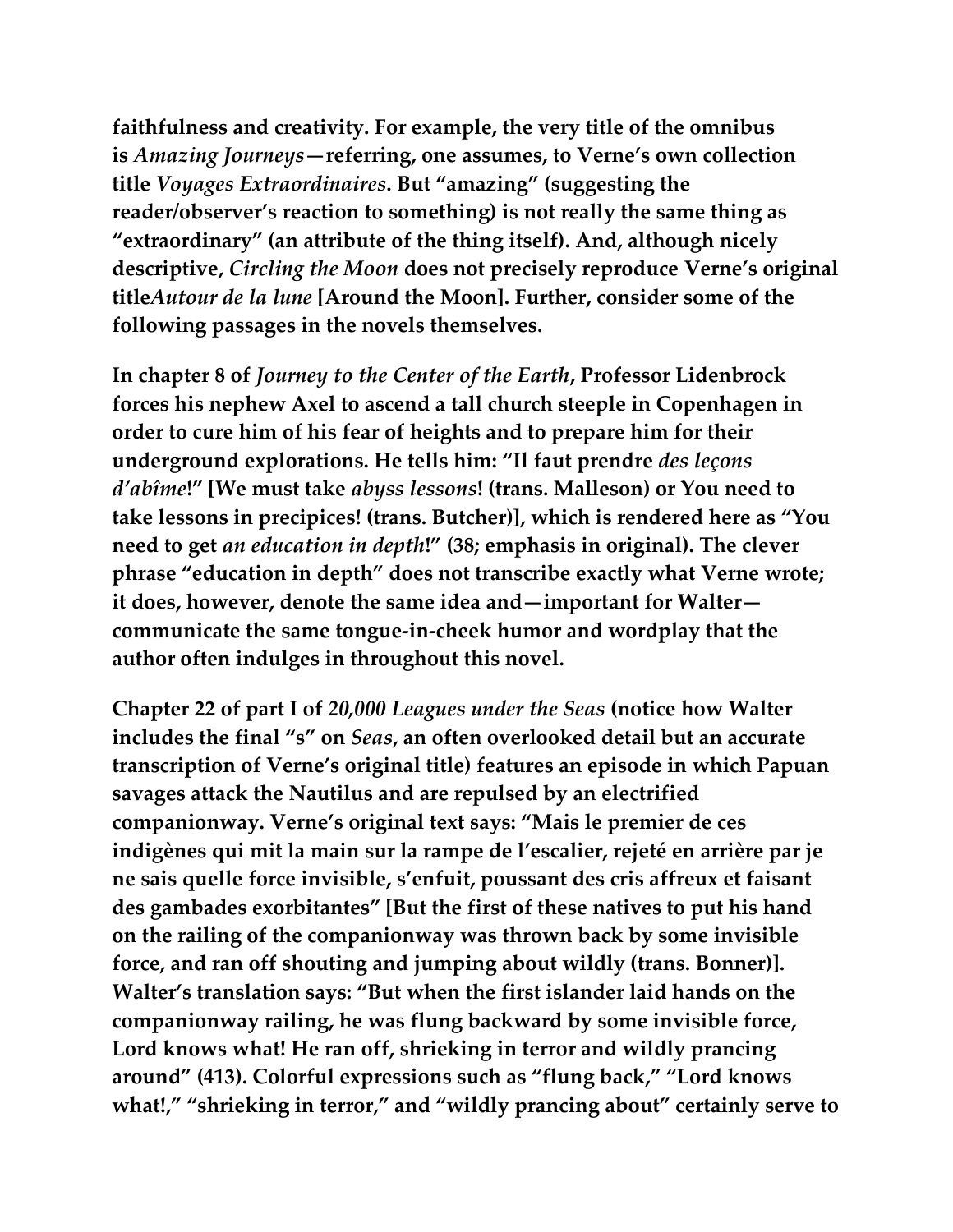**enliven the scene for the anglophone reader—but one might also argue that they push the envelope of what is an acceptable level of translator embroidery.**

**Finally, at the end of chapter 2 in** *Around the World in 80 Days***, Passepartout has just made the acquaintance of his new employer Phileas Fogg. Unaware that they will soon depart on an adventure-filled race around the globe, he is congratulating himself on being hired by such a staid and predictable gentleman: "'Cela me va! voilà mon affaire! Nous nous entendons parfaitement. Mr. Fogg et moi! Un homme casanier et régulier! Une véritable mécanique! Eh bien, je ne suis pas fâché de servir un mécanique!'" [This is just what I wanted! Ah, we shall get on together, Mr. Fogg and I! What a domestic and regular gentleman! A real machine; well, I don't mind serving a machine (trans. Towles) or This suits me! This is the perfect place for me! Mr. Fogg and I will understand each other perfectly. A homebody, and so methodical! A genuine automaton! Well, I am not sorry to serve an automaton! (trans. White)]. Walter's rendering of this passage is as follows: "It's a perfect fit! It's right down my alley! We'll get along famously, Mr. Fogg and I! He's a homebody, an orderly man! A real piece of machinery! Well, it won't pain me to have a domestic appliance for a master!" (547). The use of the American colloquialism "right down my alley" by a Victorianperiod character of French background may seem to some readers a bit anachronistic or culturally suspect. And, although I personally find it hilarious, some might also view Phileas Fogg's transformation from a "machine" to a "domestic appliance" to be a clear case of excessive translator license.**

**Such attempts by Walter to spice up Verne's prose do not necessarily constitute a betrayal of what Verne originally wrote. Literal translations are often worse than less literal ones: they are** *too* **"accurate" and not sufficiently "communicative." Consider, for instance, the following examples from chapter 21 of** *From the Earth to the Moon***. In this episode, the plot focuses on a duel to the death agreed to by the main protagonists Barbicane and Nicholl, forcing Michel Ardan to intervene in order to prevent this tragedy from happening. The chapter is titled "Comment un Français arrange une affaire" [How a Frenchman Settles a Matter]. The**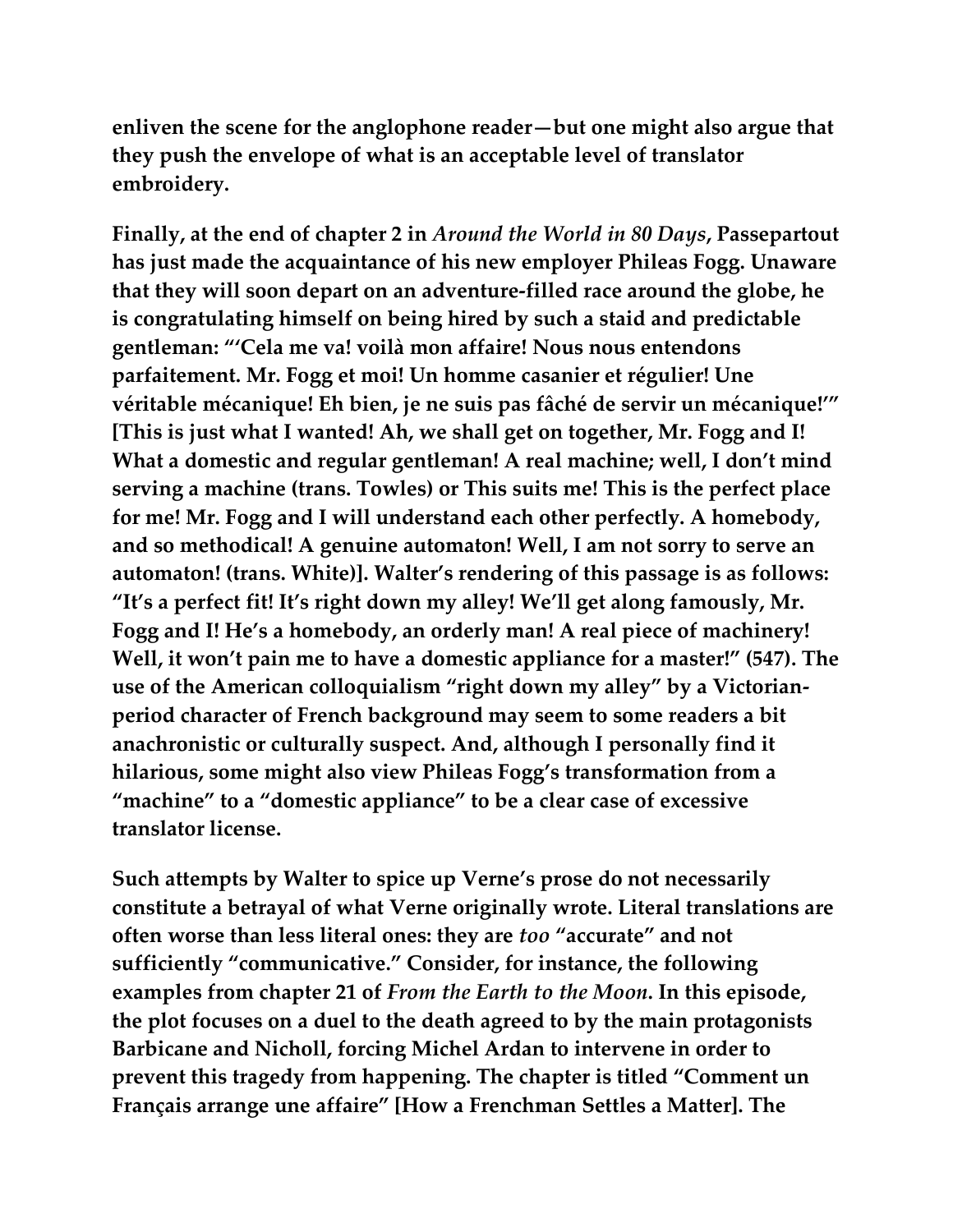**standard English translation for this chapter is "How a Frenchman Manages an Affair," a literal rendering whose stylistic clunkiness is exceeded only by its confusing ambiguity. Walter's version—both clearer and snappier—is "How a Frenchman Deals with a Duel." At one point in this same chapter, Barbicane's Gun Club colleague J.T. Maston, worried about his friend and fearing the worst, laments: "'Il faut que tout soit fini,' dit Maston découragé. 'Un homme comme Barbicane n'a pas rusé avec son ennemi, ni tendu de piège, ni pratiqué de manoeuvre! Il est trop franc, trop courageux.'" The traditional and literal translation of this passage is "'It must be all over,' said Maston, discouraged. 'A man like Barbicane would not dodge with his enemy, or ensnare him, would not even manoeuvre! He is too open, too brave'" (trans. Lewis). Compare this stilted rendering with Walter's more supple and expressive version: "'It must be over and done with,' Maston said despondently. 'A man like Barbicane wouldn't trick his enemy, or lay a trap for him, or even use any strategies! He's too direct, too courageous'" (199). It seems obvious which of the two versions "communicates" better.**

*Amazing Journeys* **is explicitly designed and written for the American market: "My translations are intended for the U.S. public" (657). In his introduction, Walter not only criticizes the poor traditional British translations of Verne but also openly proselytizes what he sees as an historically important US/Verne cultural connection:**

**These five classics are more than household words, they're joyous parts of our American heritage, from their films and Saturday morning cartoons to their connections with the U.S.S.** *Nautilus***, the NASA space missions, and our other technological triumphs. And the USA itself is crucial to these novels: two have major American sequences, one divides its time between America and outer space, and still another takes place entirely in the U.S. So this volume is targeted to the American public....**

**For American purchasers, then, the texts convert metric figures to feet, miles, pounds, and other U.S. equivalents. The Americana, too, will be convincing for U.S. readers, sparing you the eye-rolling moments that can occur with overseas translators....**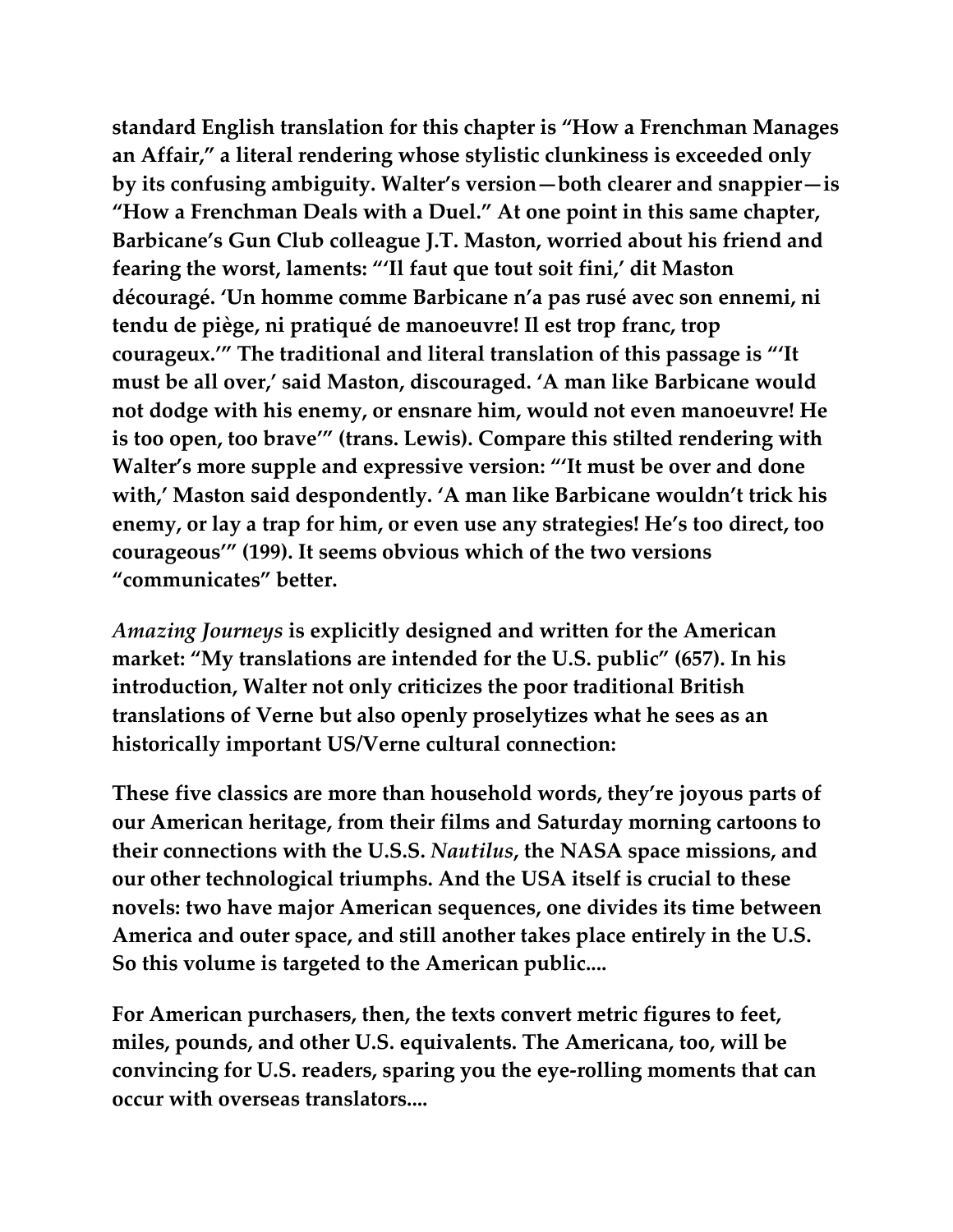**Finally, these translations work to suggest Verne's style and tone—the stealthy wit, irreverent prankishness, tale-spinning virtuosity, and showbiz flamboyance of one of literature's leading humorists and satirists. This is a Verne almost completely unknown to Americans ... yet a Verne who has an uncannily American mindset. (10)**

**Walter may be exaggerating his case somewhat here, since neither America nor Americans figure anywhere in** *Journey to the Center of the Earth***, they are foregrounded in only a relatively small part of** *Around the World in 80 Days***, and—apart from the frigate** *Abraham Lincoln* **and Ned Land—there is little of either evident in** *20,000 Leagues Under the Seas***. But it is certainly true that Verne, at least during the first half of his writing career, greatly admired all things American (see the special issue of** *Revue Jules Verne* **15 [2003] called "Jules Verne et les États-Unis" as well as my own article "Jules Verne's America" in** *Extrapolation* **48 [Spring 2007]: 35-43). As for Verne's supposedly "American mindset" and his being one of literature's "leading humorists," I have my doubts, but I will leave that discussion to other Verne scholars.**

**One discovers a bit more (typically American?) puffery and hyperbole in one of the otherwise excellent introductions that precede each of the five novels. Walter claims that Verne's** *Journey to the Center of the Earth* **is "the world's first time-travel novel," ignoring a host of pre-1864 time-travel stories including Louis-Sébastien Mercier's** *Memoirs of the Year Two Thousand Five Hundred* **(1771), Émile Souvestre's** *The World as It Shall Be* **(1846), and even Charles Dickens's** *A Christmas Carol* **(1843). He also claims that Verne's novel was the first to feature "monsters from the Age of Dinosaurs," but this honor actually goes to Verne's fellow Frenchman Pierre Boitard in his** *Paris Before Man* **(1861).**

**These few quibbles aside,** *Amazing Journeys: Five Visionary Classics* **remains a unique and impressive red, white, and blue-collar collection of refreshing translations of Verne that gives new life to some of the old storyteller's most famous tales. It is recommended for all Englishlanguage aficionados of Jules Verne, American or not.**